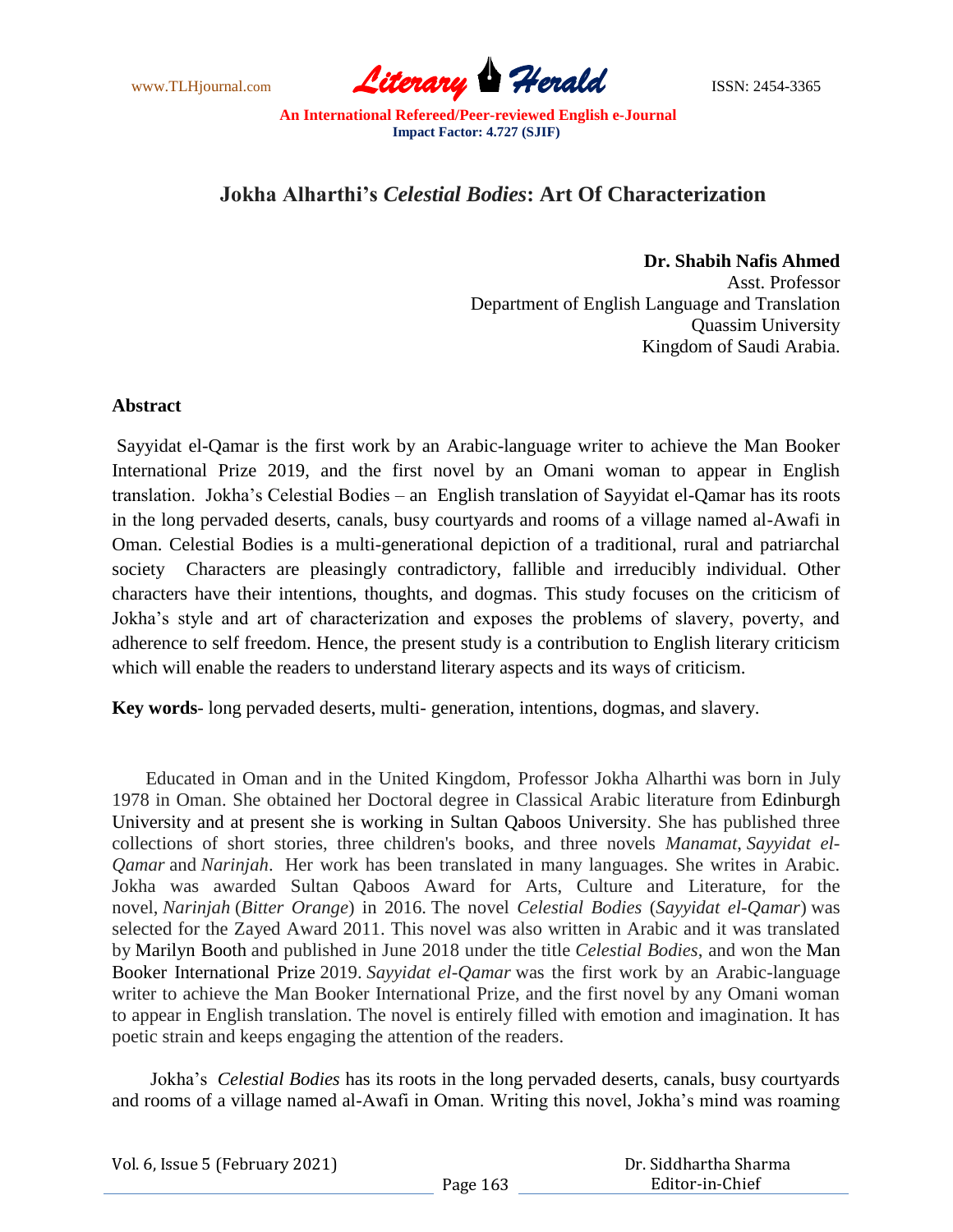

in Oman while she wrote it in Edinburgh. For a far extent, the novel is autobiographic in the tune. Mayya resembles the character of the novelist. She needed to write the novel in fluent English but felt comfortable to write it in Arabic which she loved more than any language and felt warm and secure. Jokha is influenced by the authors of 10th-century Arabic poets such as Abu al-Tayyib Ahmad and the more recent Mahmoud Darwish, among her favorite writers Gabriel Garcia Marquez, Milan Kundera, Yukio Mishima, Yasunari Kawabata and Anton Chekhov etc. Her first piece of fiction was published when she was eighteen, a short story. She openly accepted that our literature is not only that attracts us but it is something universal in the value. *Celestial Bodies* is the novel of the upper class society members who are traditional in their ways but they don"t seem to accept a change in life. We find patriarchal domination on the families of females as well as males and it leads to the suffering and confrontation.

*Celestial Bodies* narrates the story of three generations of a family living in a village called al-Awafi; Salima and Azzan have three daughters named Mayya, Asma and Khawla, their husbands and the parents of their husbands and the children of these relatives. Salima and Azzan had two sons also named Muhammad and Hamad who had died in their childhood. Salima was from a poor family and knew hunger very well. She did not know what breakfast tasted like in her uncle"s home after the death of her father. "The adults drank coffee and ate dates but she always waited for lunchtime to come … Usually there wasn"t anything more than a little broth and some bones with hardly any meat on them. Her uncle's children fought over the remnants of food while her uncle"s wife trained her eyes on Salima"s hand."(P.112) Sometime lunch was the mixture of onion, lemon and water. Salima is careful for the future of her daughters while Azzan seems careless to it. He does not like to stretch any problem for far, no controversy. If anybody intervened, "He threw a wool shawl over his shoulders and went out as he did every night" (P.110) to love to a Bedouin woman, Najiya. But "every father knows misery and pain." When he found his son"s fever incurable, he went to Shaykh Said for his Range Rover to carry the son to Muscat; he denied and said that Range Rover does not leave al-Awafi without him. It is because people of his village called this car "the work of the Devil" when he bought it. (P.116)

 Asma"s eldest daughter Mayya is a sleek personality who is fond of sewing. The novel opens with sewing machine of Mayya and Salima"s information to Mayya about the proposal of Abdallah to marry her. She is married with a civil Engineer, the son of a rich Sulayman. Asma is married with another rich person and in the age of forty-five, "her body had sprouted fourteen young plants, living for light and color"(P.197) but Khawla was engaged with her cousin in her childhood who has fled to Canada for education. Salima is dominating character in the beginning of the novel and she wants her daughters to get married soon as "these were her girls and marriage was women's business."(P.3) It seems during the soliloquy of Mayya that she loved some other person. She murmurs in her prayer, "Are You punishing me for the love I feel?" (P.3) At many steps the characters of Jokha are not determined to their intentions. To Mayya husbandwife relations are perplexed. She thinks that she is expected to be happy when her husband is happy and sad when he is sad. She wonders who feels any sadness when she is sad. She is worried to think about the future of her conjugal life and wishes to see her fiancé and she has turmoil inside her. She is going to be married with the son of a rich merchant but she is sad that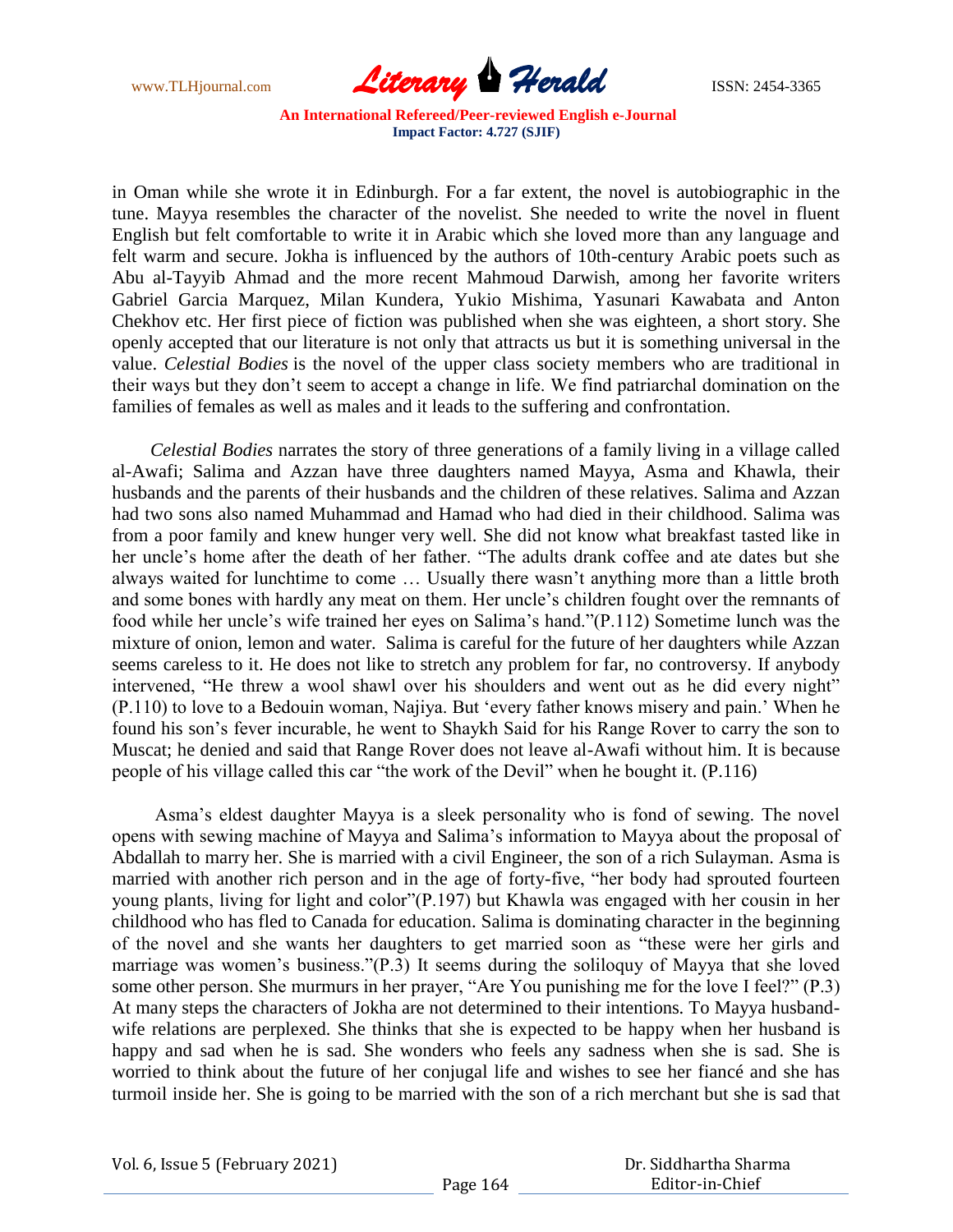

she knew nothing except sewing clothes. Before marriage Mayya had to live in seclusion for seven days to follow the custom. She married because marriage was also a custom and it was her "identity document, her passport to a world wider than home."(P.156)

After some months of marriage Mayya became pregnant and she imagines that she will deliver the baby like her mother with no trouble. She remembers the stories told by her mother, Salima, how she delivered Mayya. Salima is presented here as a ludicrous and traditional old character. She was chasing after a chicken in the courtyard. Her body was exploding and she collapsed. Her husband called a midwife. She herself could not do anything and closed the door. The midwife made her stand straight and hands upside. The midwife says, "Will Shaykh Masoud"s daughter give birth lying down because she is so weak to stand tall and straight? For shame, girl!(P.6) So Salima stood straight clinging to the pole until Mayya came out into her sirwal. She was holding the pole tightly with both hands and the midwife was shouting at Salima. She utters proudly, "I wasn't checked by a doctor, never – no creature ever saw my body, no, not me! These days you all go to the hospitals in Maskad, where those Indian women and those doctors of Christians see every inch of you … I had you, and all your brothers and sisters, standing as tall as a grand mare."(P.6) Not only this, she further adds to humor, "these days, women have their babies lying flat on their backs, and the men can hear their screams from the other end of the hospital. There is no longer any shame in the world." There is another reason also that Salima does not like Mayya to go to hospital for delivery. She asks Mayya, "You"d have my child slide out right into the hands of the Christians?" (P.7)

The beginning conjugal life of Yusuf and his wife is ludicrous when Maryam herself tells the story of her married nights before Asma. She was more than fourteen and her mother gave her moral lessons, "watch out, you don't let that man find you too ready, like a ripe watermelon about to split open. You defend yourself, now, so we can find our heads high. You just go at him with these bracelets on your wrist. Yes, hit him, that's right, don't be a juicy watermelon just waiting there for him." It is a unique kind of marriage where the mother is teaching the daughter to hit her husband with bracelets and this kind of behavior will make their "heads high". The daughter obeyed her mother and she swung bracelets, "right in front of his nose whenever he came near." Though she "didn"t hate him at all, he was a lot better than her father, brothers or anyone else."(P.134) Poor Judge continuously asked her why she was attacking on him, whether her parents forced her to marry without her consent. Maryam harassed her husband constantly and usually went off to her family 'without any cause for it.'

Abdallah took Mayya to Muscat and admitted in the Felicity Hospital where Mayya gave birth to a 'scrawny infant girl' and named her as 'London'. Abdallah's aunt was surprised at this name and persuaded Mayya to change the name on the ground that it was an odd name in the name of a city, it was very far and it was the land of the Christians. Abdallah also, could not say anything at this because he is, "a man who"s not in the caravan or in the warring band … a useless fellow, no one listens him."(P.64) Her suggestion to name the baby is also ludicrous that she should name her on the name of Mayya"s mother. At this Salima became angry. "My dear

| Vol. 6, Issue 5 (February 2021) |          | Dr. Siddhartha Sharma |
|---------------------------------|----------|-----------------------|
|                                 | Page 165 | Editor-in-Chief       |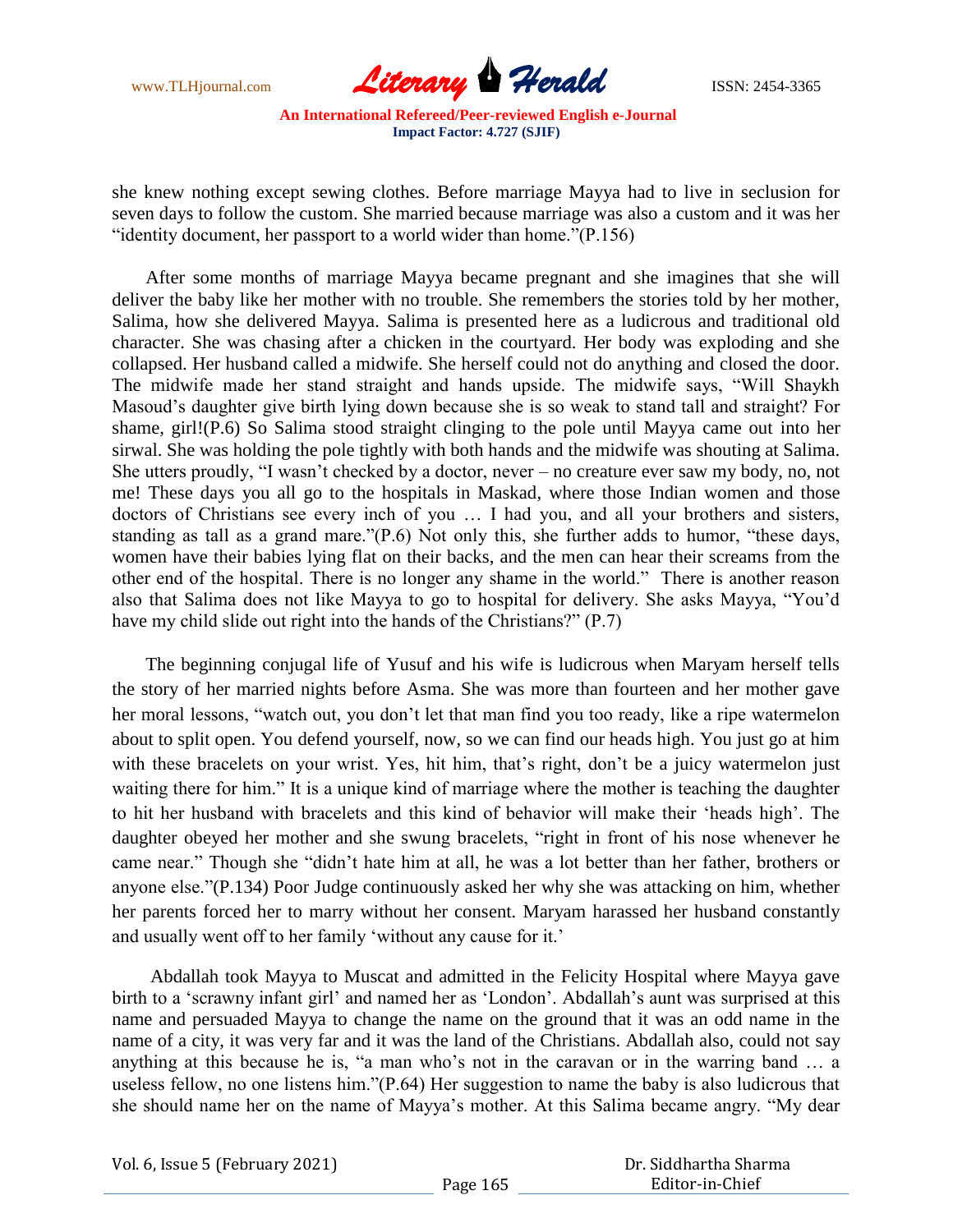

woman, why would you want to name her for me when I"m still alive and now I"m blessed with a grandchild? I suppose you"re ready and waiting for me to die? That"s why you"d like the little girl to inherit my name? As God"s compensation."(P.8) This shows an unprecedented instinct of Mayya that she did consult her husband or anybody else about the name of the child. It is also not clear why she named the child with odd name. Anyway, her husband"s aunt along with other family members surrendered before Mayya and changed the topic, "Girls are a blessing. A girl helps her mother and raises her younger brothers and sisters." (P.9) Moreover, she "despised children more than she did anything or anything else"(P.129) due to "lack of luck with men: she had been divorced twice, by two brothers ... that dry, sticklike body of hers was barren."(P.130) Salima also remarks the same, "The first one's a girl, and a girl comes to raise her little brothers. Ten boys will follow her."(P.18) These traditional women give more importance to boys than girls. She commands to buy a sheep to slaughter, forty chickens, and a cow and as much silver as the little one"s hair weighs so that it may be given to the poor.

Abdallah seems to be a peaceful character but he is the man of conflicts. He could not say anything to Mayya to change the name of the baby when his family members were not happy at it. There is little possibility to doubt on Mayya"s dedication for Abdallah but he time and again in the novel asks Mayya, "Do you love me?"(P.11) Mayya also could not sweep away this suspension and always she smiled at this question. She cares children more than her husband. Whenever Abdallah returns home in the afternoon he finds "Mayya asleep". He finds her sleeping with the son or "to sleep herself". This style of mutual linking of the relations of the characters makes the novel hypnotizing. Abdallah, though the father of three children, is always called as "boy" by his father. He loves his father, Sulayman well but always scared that he may scold him. Love and fear between father and son is mingled and inseparable. Sulayman is rich enough, in the death-bed of the hospital, he shakes his cane towards Abdallah, "Tie up that Sanjar, tie up that Sanjar so he won"t steal a sack of onions ever again." Abdallah remarks, "I remain silent and he waves his cane at me in fury." (P.14) More than his health he is worried to tie Sanjar with the eastern column.

Though the government has declared slavery as illegal, yet he says, "Sanjar is mine; he doesn't belong to the government. The government can't free my slaves. I bought his mama Zarifa for twenty silvers thalers."(P.14) Zarifa was bought by Sulayman; later on he married Zarifa with Habib. Sanjar was their son but the property of Sulayman. Zarifa"s mother Ankabuta used to tell free stories to the women so she was imprisoned by Shaykh Said when she refused to sleep with his slave Nasib, her husband. She was compelled to stay in the cell for months. "Once a day her food arrived and once a night her husband arrived." People listened her scream daily. She was freed because Nasib was tired, "to tie her limbs to the rusting iron bedposts and stuffing her mouth with his turban-cloth, just to get his husbandly rights."(P.65) The same disaster takes place with Masouda that she has been closed in the room and whenever she looks any person she yells, "I am Masouda."(P.75) She was patient about all the toil and misery, and about her husband. "No sooner would Zayd finish with one woman than he would go after another" (P.122) Now and then her daughter Shanna with eyes like a tiger"s, made unexpected visits to her. Fortnightly she filled her "pitcher in toilet, gave a bath, washed and plaited her hair, swept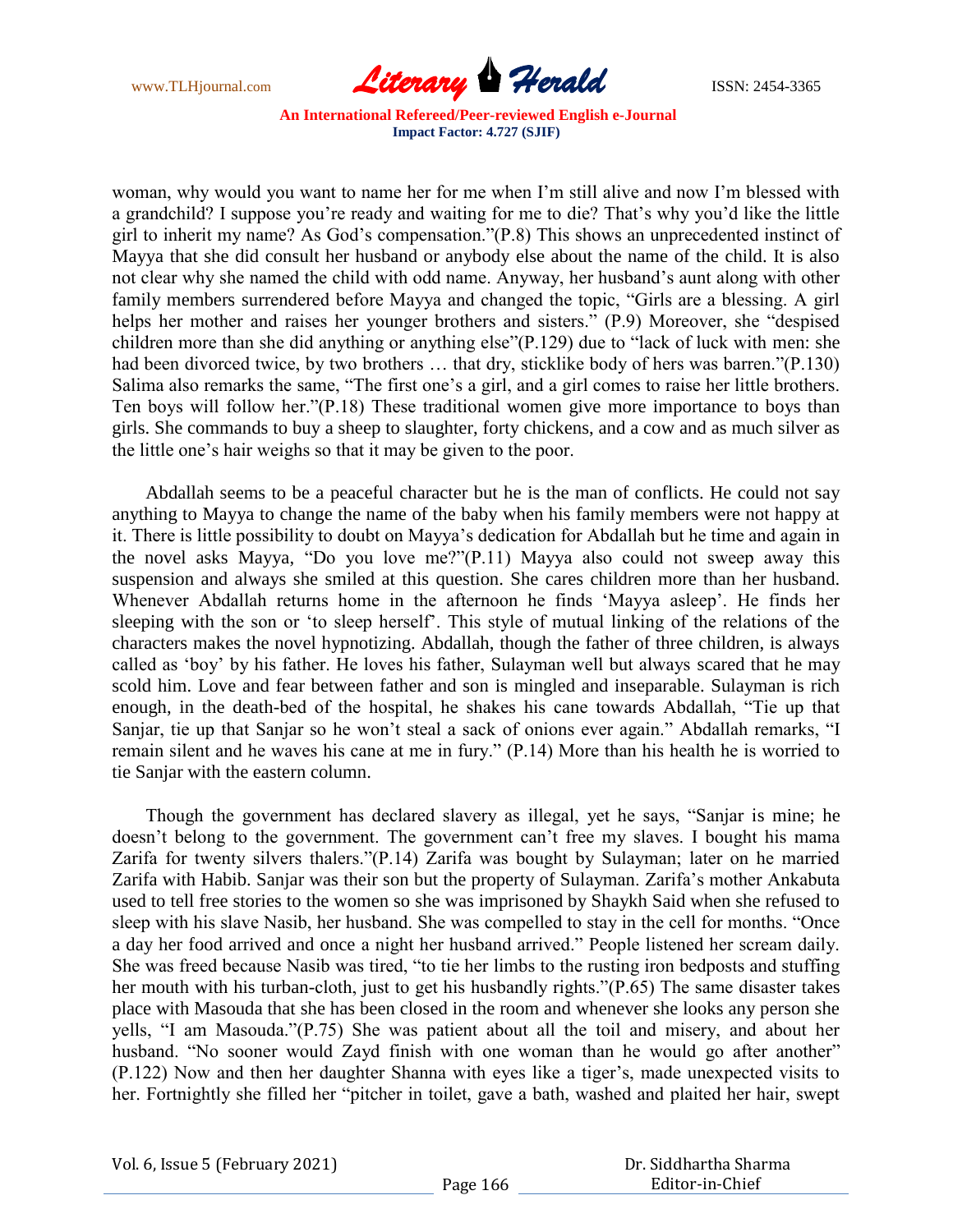

the place out and sprinkled water across the dirt courtyard."(P.76) Shanna married with Sanjar. Both of them are slaves but they revolt against slavery and parents and run away to abroad. She did not love her native village. She hated water-carrying, cooking and its smoke, dust and cloud but what really "disgusted her more than al-Awafi was its people and animals and poverty and service, and her mother Masouda." (P.105) She was ashamed of her father why he married her mother. Her father could marry with another woman but did not. To Shanna, marriage is a need – an ambition for luxurious life not love.

Hunger is another theme of the novel about which the hungry characters compromise with their fate but the rich characters have the hunger of love. It seems that to suffer is the fate of Jokha"s characters: Abdallha"s father died in the hospital from heart attack, Zayd drowned in the flood, Hafiza died of AIDS, Maneen was killed by a bullet, Zarifa died unknown, Abdallah"s mother was poisoned, Najiya died unknown and Marwan killed himself with his father"s dagger. People are rarely sad to recollect these memories because knowledge means pain and not knowing keeps sane. Abdallah is haunted by the punishment from his father. This constant fear haunts him like a ghost even after the death of his father. He was hung head down in the well because he once had stolen his father"s rifle to eat magpie. Marwan was a saint, dedicated to god"s service yet a thief who could not escape his hands in stealing the things which were useless to him. He stole, perfume, money and dagger from his own house also. He cut his vein by the sharp blade of the dagger and bled to death.

Abdallah"s student life is a satire on the contemporary education. He needs to learn English for his business. He is decorated by his foster mother Zarifa. He is the tallest boy of the class. As he enters into the school, his pockets are searched by the teacher where he had a gift of the holy day, coconut bar and half a riyal. The teacher was searching some rich edible things there. The teacher, Ustad Mamduh laughed with some bitter sound. Abdallah says, "When people laugh, they look like monkeys. Their bellies shake and their necks shudder, and worst of all, their yellow teeth display all the decay."(P.15) The teacher asks his age and without any answer declares that he was not fit for first grade. Students are making a noise. Further, Ustad demands jelly-sweets from Abdallah. Zarifa is astonished at home when Abdallah demands jelly-sweets in place of pen, notebook or book. After taking sweets Mamduh declares, "Abdallah knows how to write his name and he will be moved to grade three… with four others, all of whom could write their names successfully on the blackboard. Or they had brought chunks of dark Omani jellysweets for the teacher."(P.16)

Abdallah"s schooling is a satire on the teachers and education system of Oman where the habits and discipline of the teachers is not better than beggars and laborers. There were many occasions when there was party in the school and the students had to arrange sweets from their house "for the sake of diploma."(P.67) Students here are allowed to eat last of all whether these sweets were tasty or not. Abdallah had to comment before the teacher that the Ministry of Welfare gave them thirty riyals per month yet they are begging food. The teachers have nourished bad habits and shamelessly say that thirty riyals are not sufficient even for cigarettes. After flood, the riches became richer and poor became poorer. The novelist herself assumes that

| Vol. 6, Issue 5 (February 2021) |  |  |
|---------------------------------|--|--|
|---------------------------------|--|--|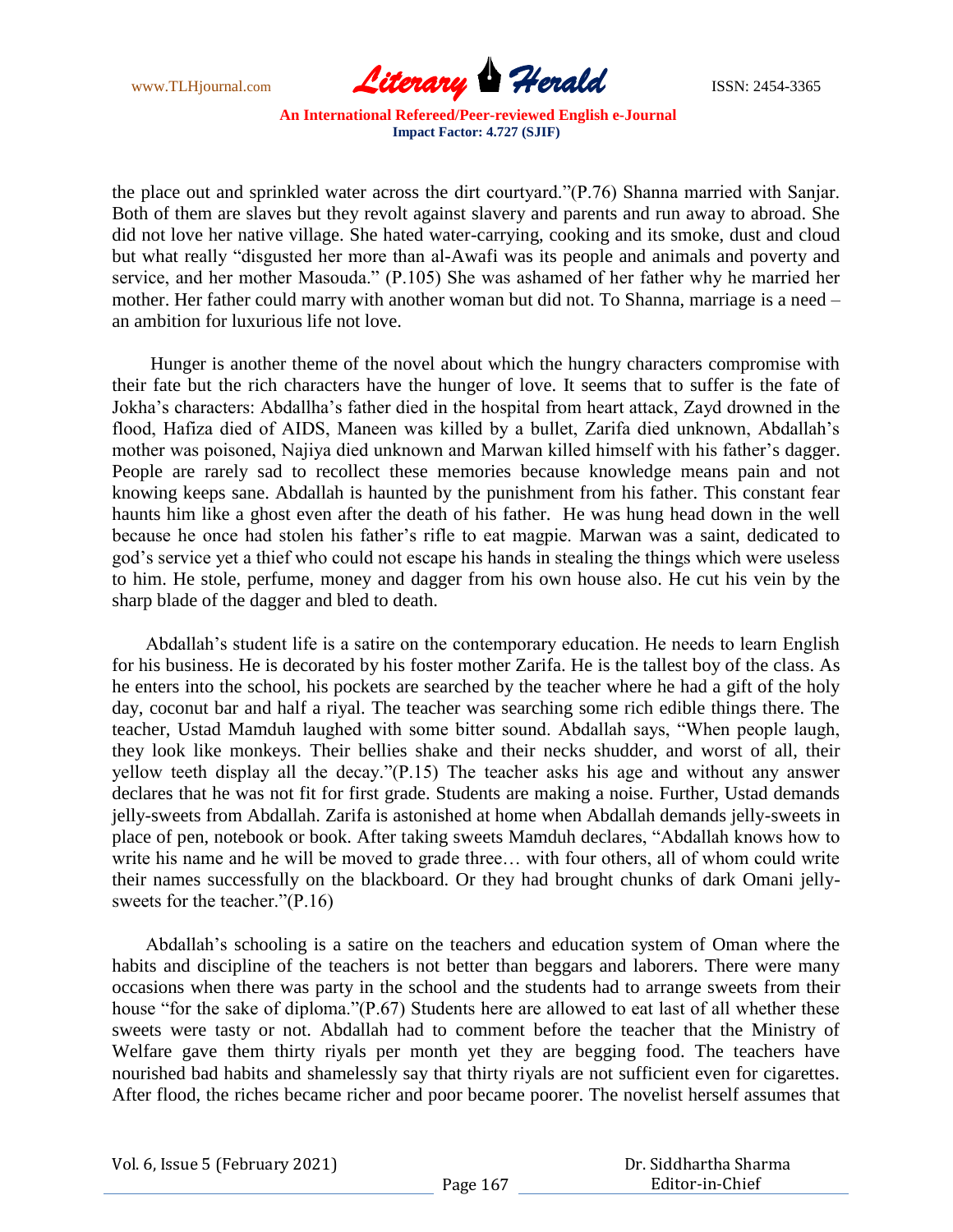

in 1940s the mere idea of educating Omanis terrified rulers. Day schools were prohibited to married women. Masoud and his friends in a discussion with senior bureaucrat expressed "Are we going to educate Omanis like you educated the Indians, and so they revolted against you, and soon they will oust you entirely."(P.161)

In *Celestial Bodies* males are not dominant characters or it can be said that the females of Jokha are superior to males. Zarifa is Abdallah"s foster mother, a slave to whom Sulayman had bought and married with some near but since the beginning of the novel she lives in the house like a mistress of house. One of the important striking things in *Celestial Bodies* is the refusal to easy assumptions about power, and role of the characters in the world. Salima focuses on the childhood of one of the main characters, a matriarch, who started off as a poor female relative but she was not allowed to eat or be clothed as an equal with rich relatives, as well as she was not allowed to mix with the servants, to bathe like them, or to dance as the slave girls do. Salima cannot live like Zarifa, a former slave from her son-in-law"s family, who runs the household, has the love and devotion of her supposed master and his son, and has the power in all. Zarifa has no husband now and her son has fled like her husband yet she is a posture of inward glory of light as she is 'beloved', 'mother', 'daughter', 'slave' and 'lady' to Sulayman.(P.168) She has many reasons to be sad but it is momentary. She is the patient of diabetes but never cares about physicians and eats whatever she likes. She believes in God and never afraid of death. Her husband fled and her son left Oman and her daughter-in-law threw her out of home and "tried to get Zarifa locked up as a madwoman" yet she is not always sad.

London is a girl of modern generation. She nearly "went mad" when she found that her friend Hanan was raped by the gangs of teenagers in the teachers' dormitory and nobody was investigated as guilty. Hafiza is a slut who does not know the name of her baby"s father. She tells her mother that it may be Zaatar, Marhum or Habib. First time she is decreed for hundred lashes for adultery by Yusuf but in other cases he denied to decree. It is a dilemma that only the females are culprit for adultery not men. "Three more years and her third daughter appeared."(P.142) Female slaves are victim of adultery.

*Celestial Bodies* have some glimpses of supernatural treatment also as Zarifa informed to Abdallah, "Daytime is for people but night-time for the jinn" (P.143) because all the evil deeds of human beings are hidden by them in the name of these supernatural elements, not seen by anybody. Shanna once tried to tempt Abdallah in the farms and to win his love she expatiated the story based on the dream of her father, "Your mama isn't dead, and she's alive! They bewitched her and then they took her away … wizard took her mind away and made her his servant." (P.144)

In the parties of females at homes, laughter rises, voices mingle with complaints about husbands and children, news of marriage, divorce, recent childbirths, comments on the TV serials and fabric shops and the gifts exchanged to one another are the main subjects of females. Criticism of one another and theft of lipsticks are the symptoms of feminism.

| Vol. 6, Issue 5 (February 2021) |  |  |
|---------------------------------|--|--|
|---------------------------------|--|--|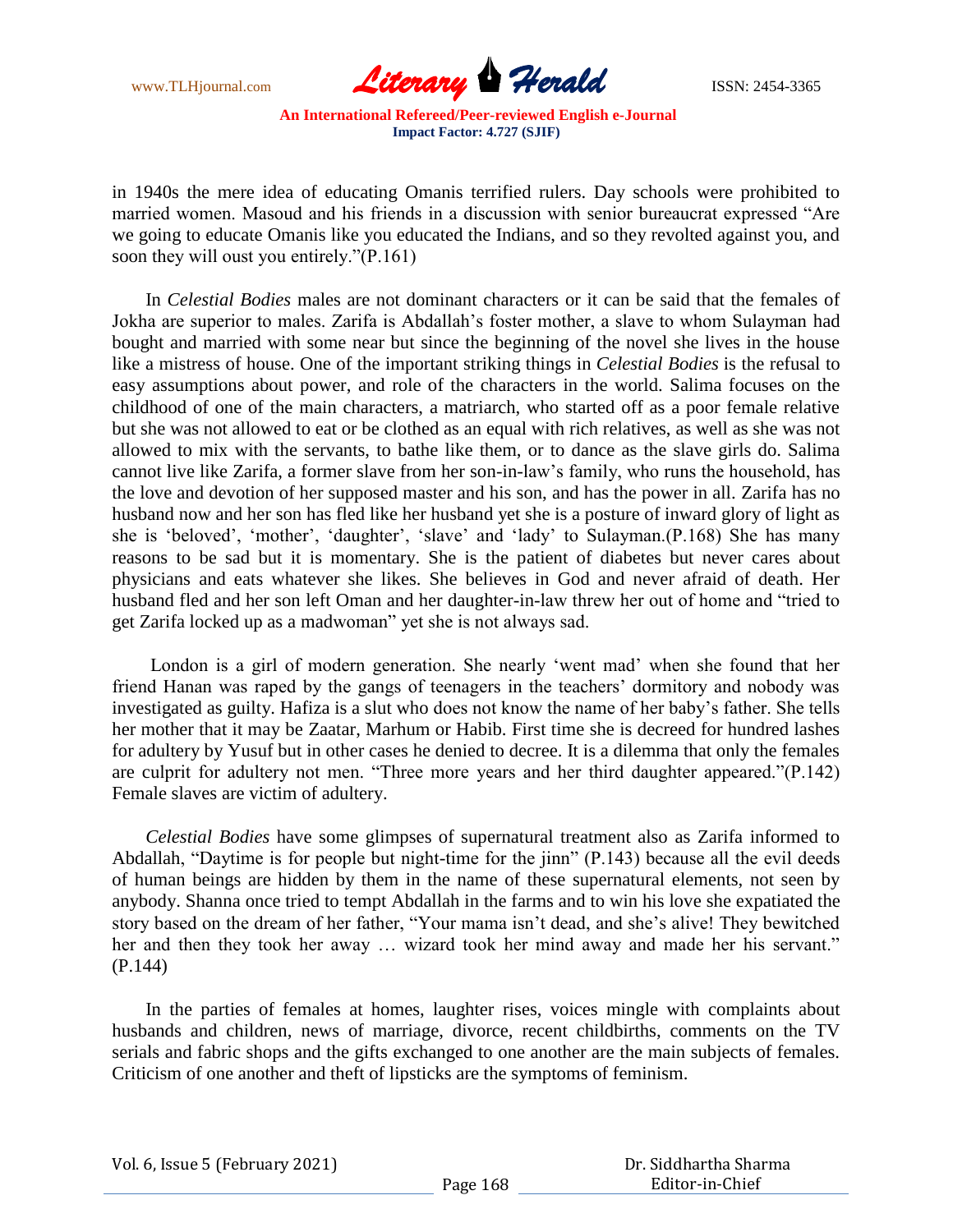

"Al-Awafi people were firm believers in the past: they did not look to the future."(P.141) Abdallah"s son Salim loves Muscat not al-awafi as he was born there but London hated Muscat because she has had bitter experience there. Shyakh Sulayman loves his village and says why we, "should leave the land that is ours, the place where we live, the country of our family and our ancestors for some strange world where we don"t know the people."(P.122) Ghaliya was born in Cairo but her parents were Omani so after her death they buried her in al-Awafi as their native country.

Ahmad married London and beat her at many occasions as "he was a treacherous lover and so the heroine left him."(P.186) She was scolded by Mayya also not to have any relation with Ahmad. She used to chat with him so Mayya broke her mobile. He was not as rich as London. She was obstinate enough not to follow the advice of parents so she was divorced. She is not firm at her decision and unites with him at last.

Marriage is another main theme of the novel. It seems sometimes that love and marriage are the main motto of the characters. Nasir was hardly twelve and Khawla not more than nine years when they were engaged. In this age they started to love and imagine each other as husband and wife. It is a kind of infatuation in the beginning but later on it becomes one-sided from Khawla. She will kill herself if not married with Nasir. In her earnestness, at last, Khawla wins and Nasir married her. But this victory is the victory of her earnestness not of her love because Nasir was ruined in Canada and he needed money which he would get if he will marry with Khawla according to the Testament of his mother. After marriage he again went to Canada to live with his girl-friend. He visited Khawla once in two years. At last after ten years Asma divorced Nasir. In the process of marriages in *Celestial Bodies*, we find that jewelry, robes, feasts and social status has an important role in place of love.

Jokha"s characters are pleasingly contradictory, fallible and irreducibly individual. There are other characters that have their own intentions, thoughts and dogmas. They have different tendencies but all of them are adhered to their nativity and love the culture of their own time. It seems as nobody wants to have a change in their lives except poverty. Mutual relationship of the characters is complicated enough and they seem authoritative except some characters like Zarifa. Female characters are very strong to bear the pangs of poverty, slavery, adultery and unlucky conjugal lives. *Celestial Bodies* is very good novel for the characterization and their adherence to their nativity and a revolt against slavery. There is no list of Contents in the beginning of the book. Abdallah is represented as a man standing on the hill and watching all activities throughout the novel yet he seems unable to watch everything. He demonstrates all incidents during his reverie. Maximum chapters have been entitled in the names of the characters while some major specialties of the characters have been entitled with irony or humor. Though Abdallah is the demonstrator yet he could not investigate the reason of his mother"s death. Abdallah has the authority of a rich merchant yet he is a bare failure as a merchant, husband, father, son and master. Roots of satire lie very deep in the novel as we find Azzan-Najiya episode. Azzan claims

Vol. 6, Issue 5 (February 2021)